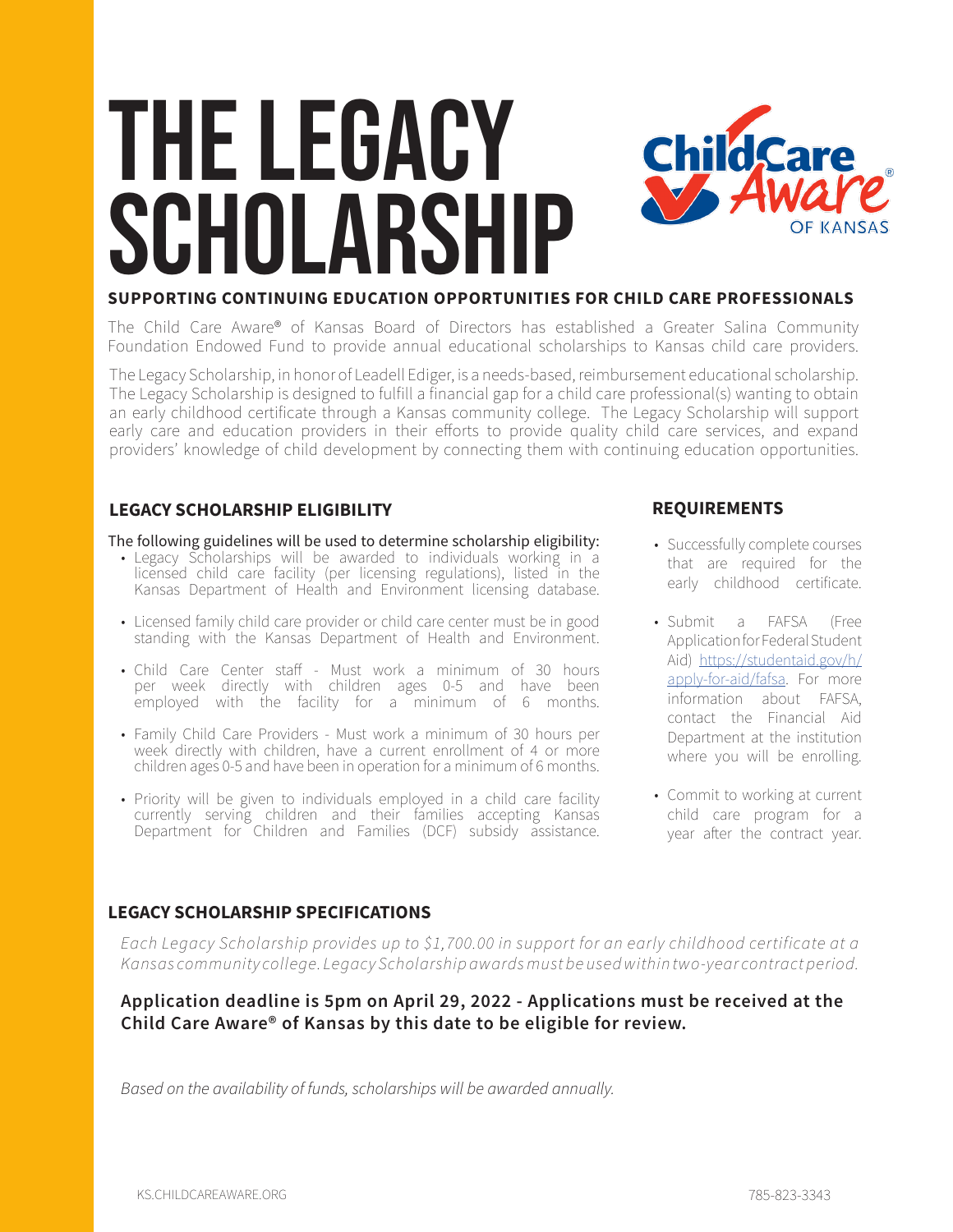# **QUESTIONS & ANSWERS EXECUTES**



**WHO IS ELIGIBLE?**

Child Care Center staff - Must work a minimum of 30 hours per week directly with children ages 0-5 and have been employed with the facility for a minimum of 6 months. Family Child Care Providers - Must work a minimum of 30 hours per week directly with children, have a current enrollment of 4 or more children ages 0-5 and have been in operation for a minimum of 6 months.



### **WHAT SUPPORT IS PROVIDED?**

The scholarship will provide up to \$1,700.00 for coursework required for an early childhood certificate at one Kansas community college.



### **CAN THE SCHOLARSHIP BE EXTENDED BEYOND THE TWO-YEAR AWARD?**

The expectation is that within the twoyear award period, the applicant will have completed their early childhood certificate. If additional scholarship funds are available to pursue an associate or bachelor's degree in early childhood education, then the applicant can reapply for an additional scholarship.

## **THE LEGACY SCHOLARSHIP in honor of Leadell Ediger**

The Child Care Aware® of Kansas Board of Directors has established a Greater Salina Community Foundation Endowed Fund to provide annual educational scholarships to Kansas child care providers.

The Legacy Scholarship, in honor of Leadell Ediger, is a needs-based, reimbursement educational scholarship. The Legacy Scholarship is designed to fulfill a financial gap for a child care professional(s) wanting to obtain an early childhood certificate through a Kansas community college. The Legacy Scholarship will support early care and education providers in their efforts to provide quality child care services and expand providers' knowledge of child development by connecting them with continuing education opportunities.